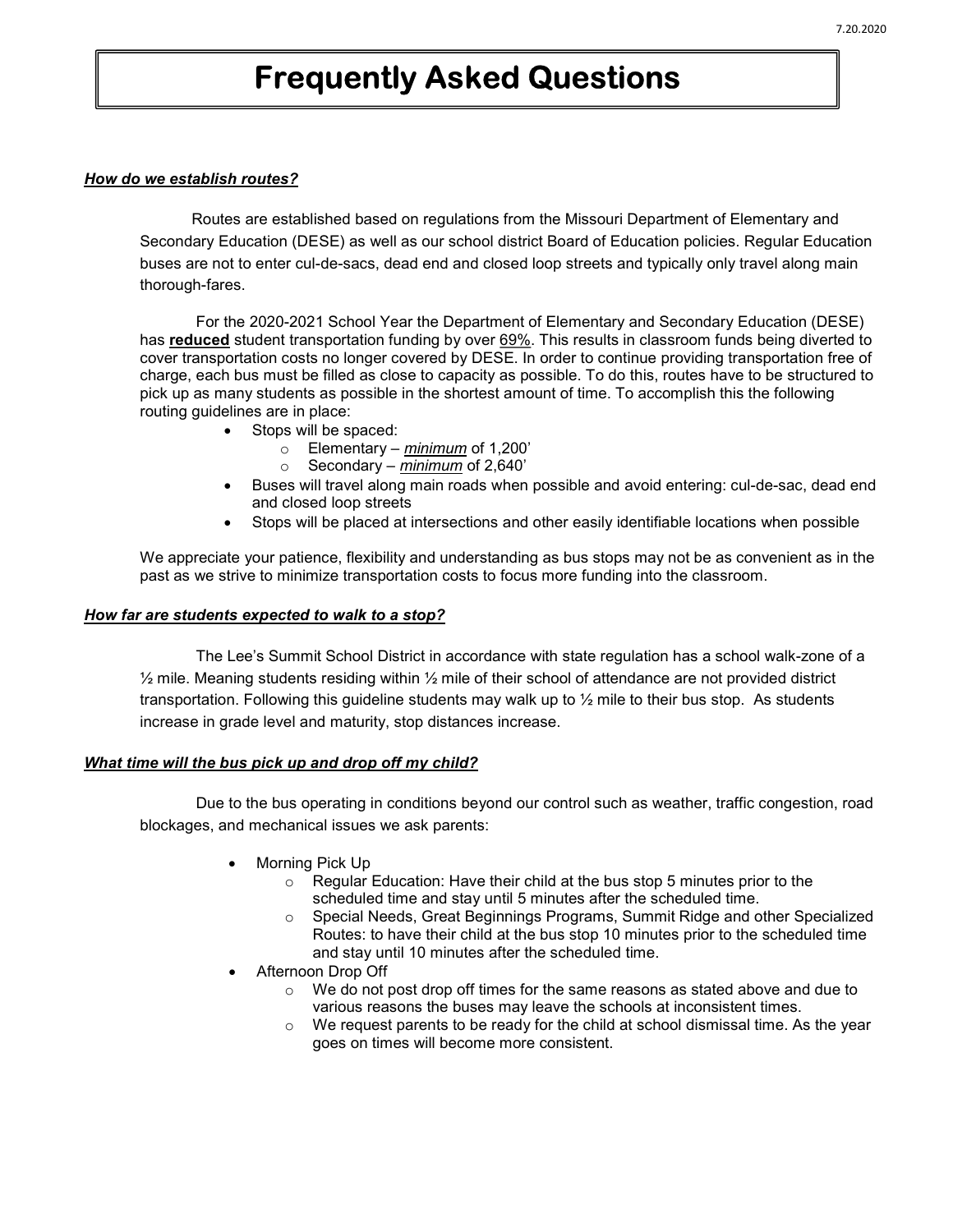# Can my child ride the bus to his or her daycare/sitter a couple of days a week and then to my home the other days?

For the safety of students the district requires consistent transportation schedules. Inconsistent schedules cause confusion for students and staff resulting in an increased risk to students. For this reason students must have a consistent weekly schedule with each day of the week going to a consistent location. "A student can be assigned to ride to daycare provider versus home as long as it meets the requirement of a consistent schedule.

#### The bus drives right past my house. Why can't the bus stop to pick up/drop off my child?

 If we stopped the bus at every home that we drive past that has students residing in it, the buses would never get to school in the time allowed. In addition, every stop location has been reviewed to ensure it is as safe as possible for the students who utilize the location. There are several factors that are considered when establishing a stop such as; Is the street safe for students to cross with good visibility in both directions? Do buses and motorists have a good view of the stop from both directions?

#### Why doesn't the bus come into my court, Dead-End Street or Cul-Da-Sac?

 This is one of the recommendations from the Department of Elementary and Secondary Education. Courts are dangerous because of the large number of small children that play in courts. If basketball goals or vehicles are parked in the courts, there may not be enough room for the bus to successfully turn around without having to back up. Backing up can be dangerous in a school bus, especially if a small child were to run into the court. Backing up often results in accidents causing damage to the bus, personal vehicles, mailboxes and basketball goals.

#### When does the district change bus stops?

 Bus stops are changed regularly to provide the most efficient routes possible. Major changes are implemented during the summer. However, if a problem or safety issue arises during the school year, immediate changes may be necessary. Typically no route/stop change requests are processed the first 15 days of school to allow time for route and ridership data to be reviewed.

# Can my child ride the bus to his or her daycare/sitter a couple of days a week and then to my home the other days?

 For the safety of the student, the Lee's Summit School District limits the number of buses a student can be assigned to bus and/or stop. Inconsistent schedules cause confusion for the student, drivers and the teachers who are assisting students to the bus. In special cases, "Yes" a student can be assigned to **one** alternate bus and/or bus stop to accommodate a daycare need. It is always best if students ride the same bus home every day with the exception of a family emergency. Every situation must be approved through the principal of the student's school.

## **I live in a new subdivision, when will transportation come into my subdivision?**

 Transportation is provided to new subdivisions when the construction has progressed enough to allow the buses to travel safely, consistently through the streets without blockage or having to maneuver through large construction equipment or tight spaces.

## My child says he can't eat/drink on the bus. Why?

 Eating or drinking is not permitted in accordance with Board Policy JHCF for two reason. First eating on the bus creates a choking hazard for students. When a driver is focused on the road appropriately, it would be very difficult to notice if a child was choking in his or her seat. The second reason is that some students have very severe food allergies and we would not want to compromise their safety.